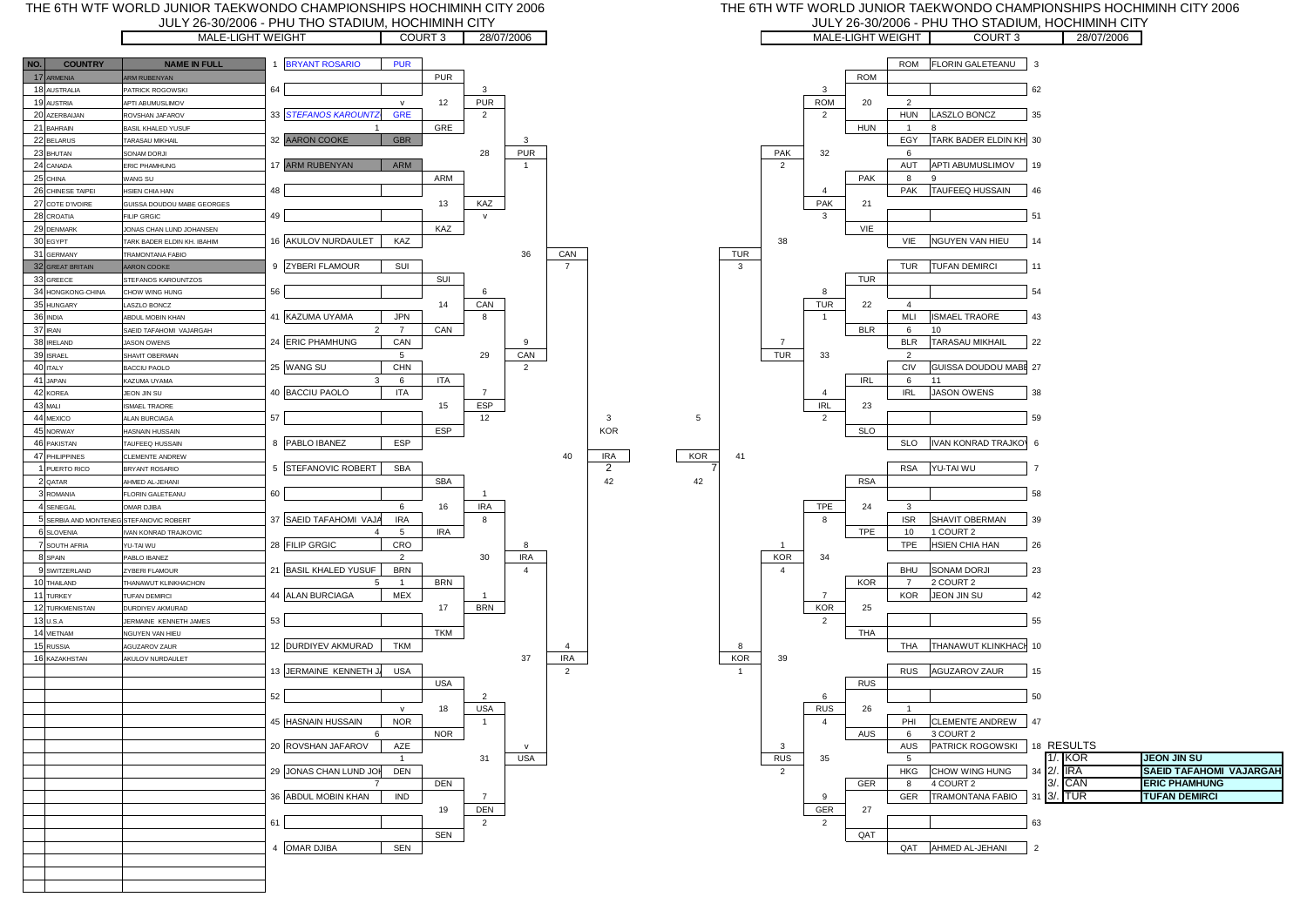THE 6TH WTF WORLD JUNIOR TAEKWONDO CHAMPIONSHIPS HOCHIMINH CITY 2006, JULY 26-30/2006 - PHU THO STADIUM, HOCHIMINH CITY **FEMALE-BANTAM WEIG COURT 4 26/07/2006** 

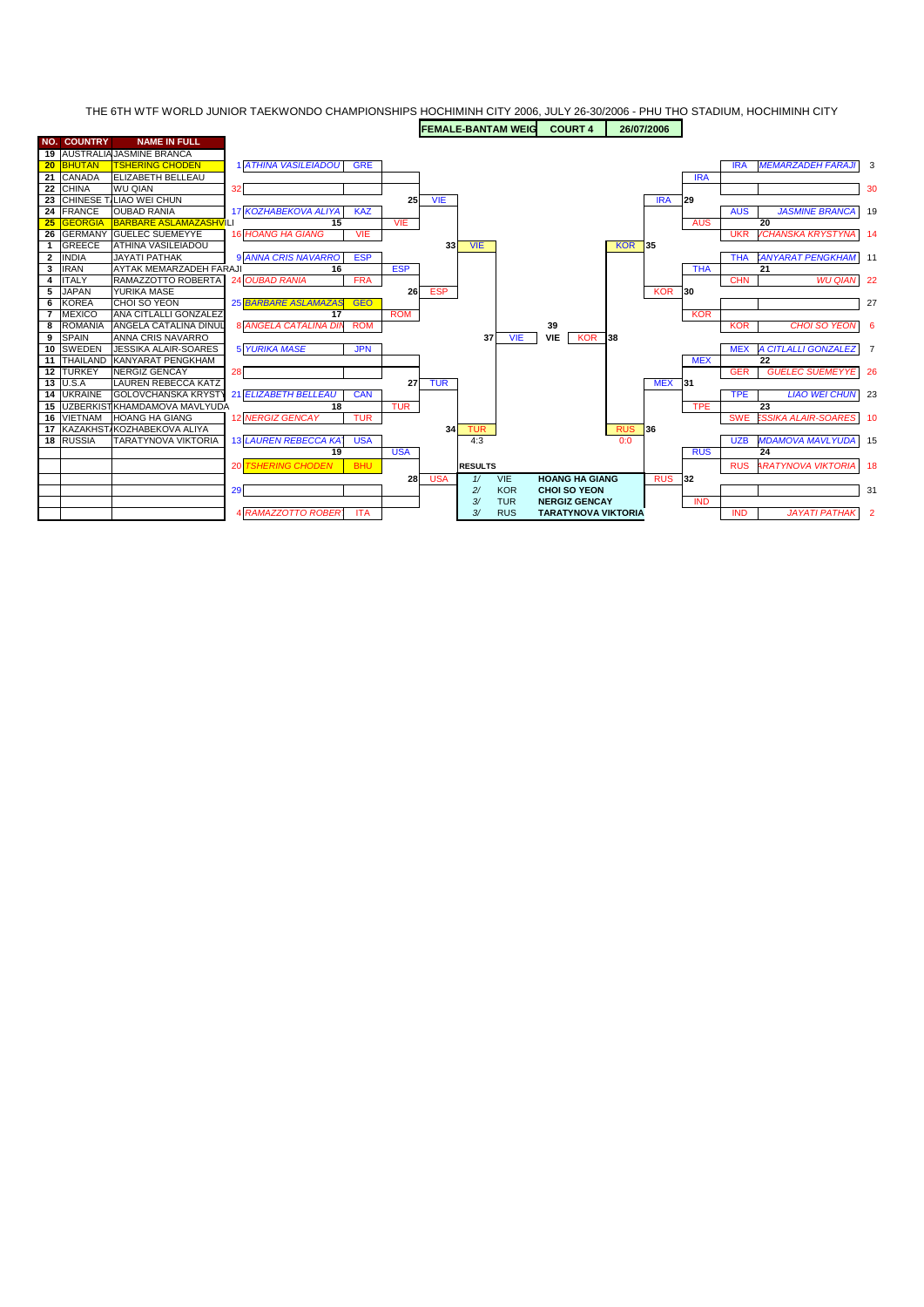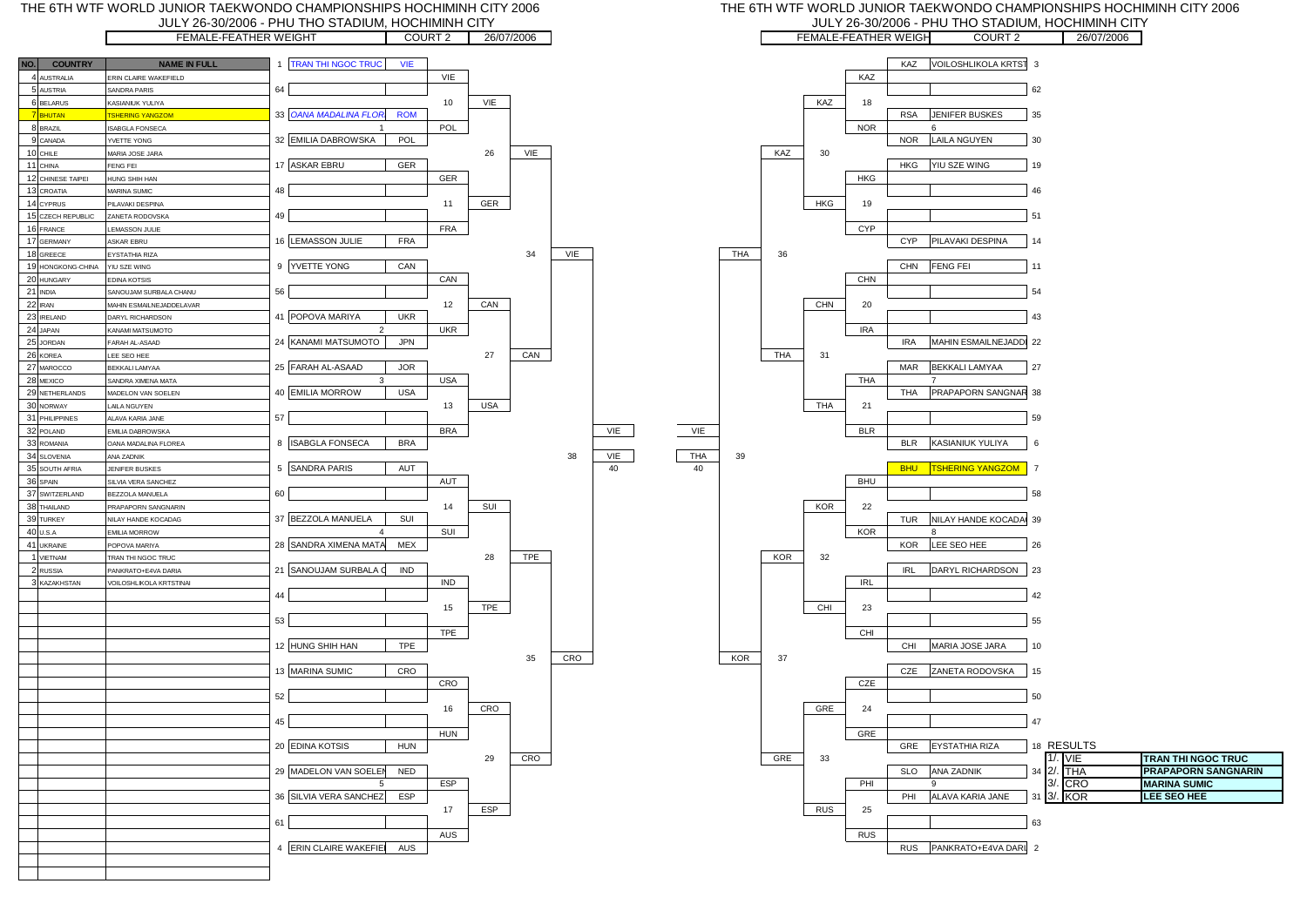



#### THE 6TH WTF WORLD JUNIOR TAEKWONDO CHAMPIONSHIPS HOCHIMINH CITY 2006 JULY 26-30/2006 - PHU THO STADIUM, HOCHIMINH CITY

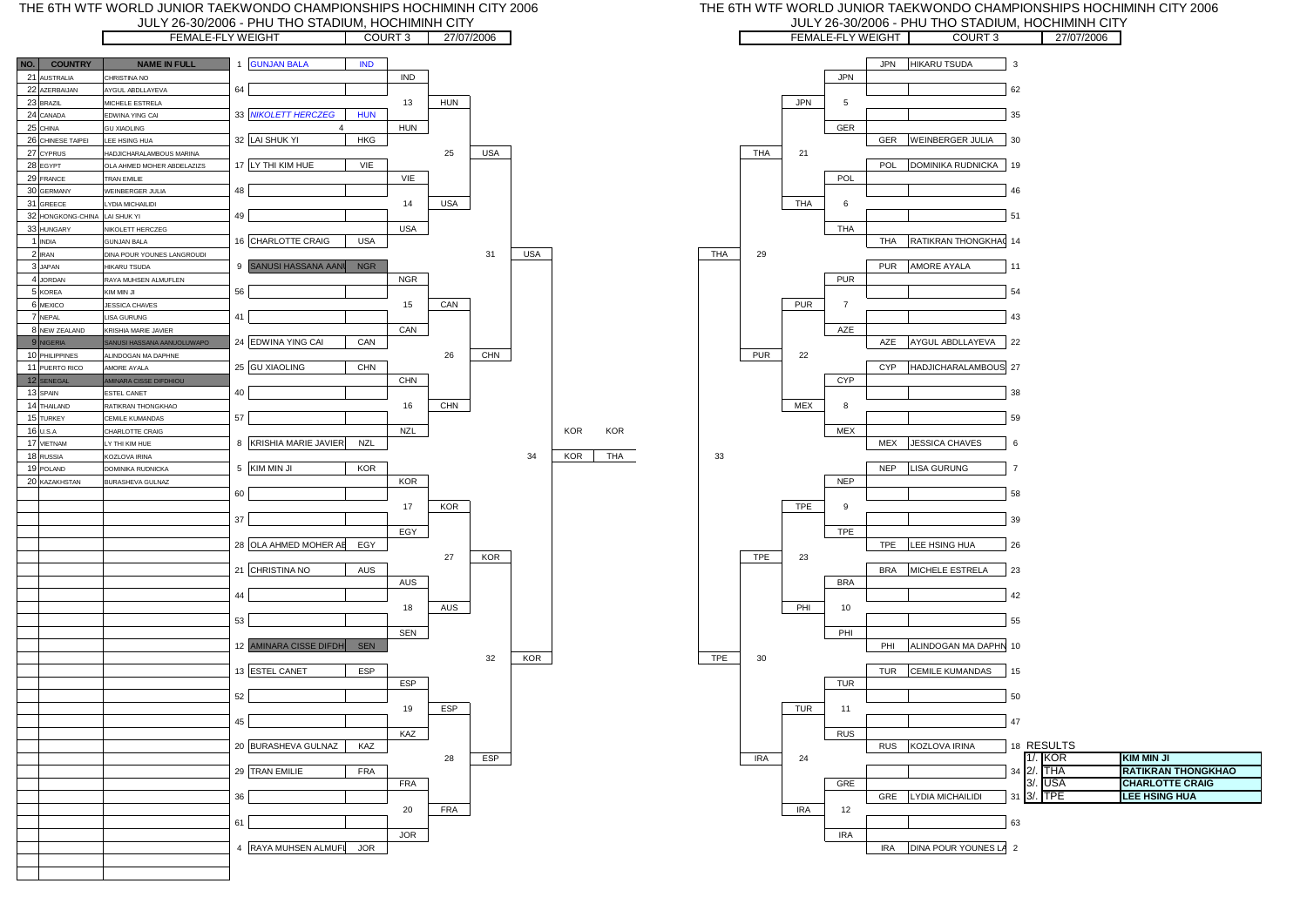

#### THE 6TH WTF WORLD JUNIOR TAEKWONDO CHAMPIONSHIPS HOCHIMINH CITY 2006 JULY 26-30/2006 - PHU THO STADIUM, HOCHIMINH CITY

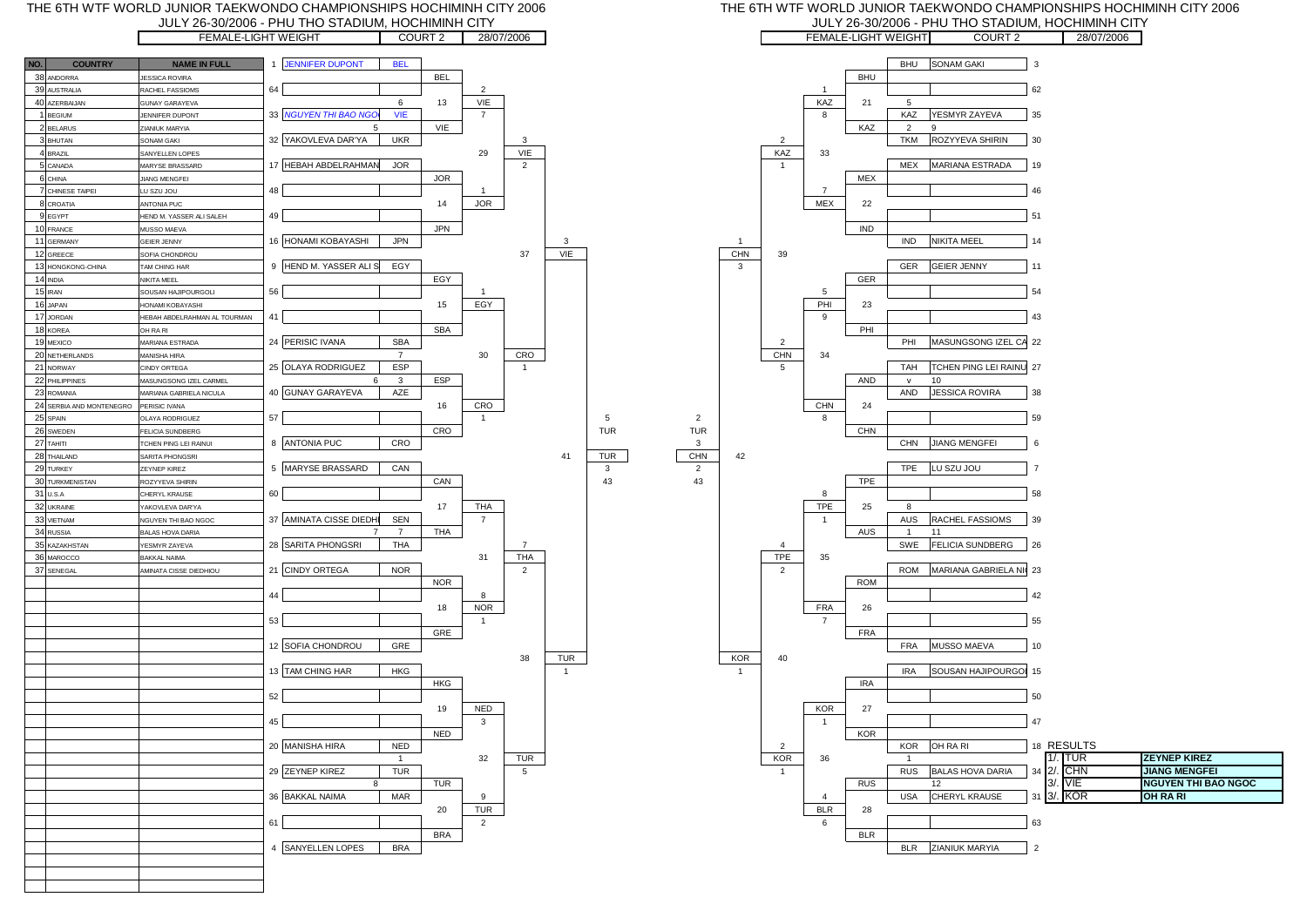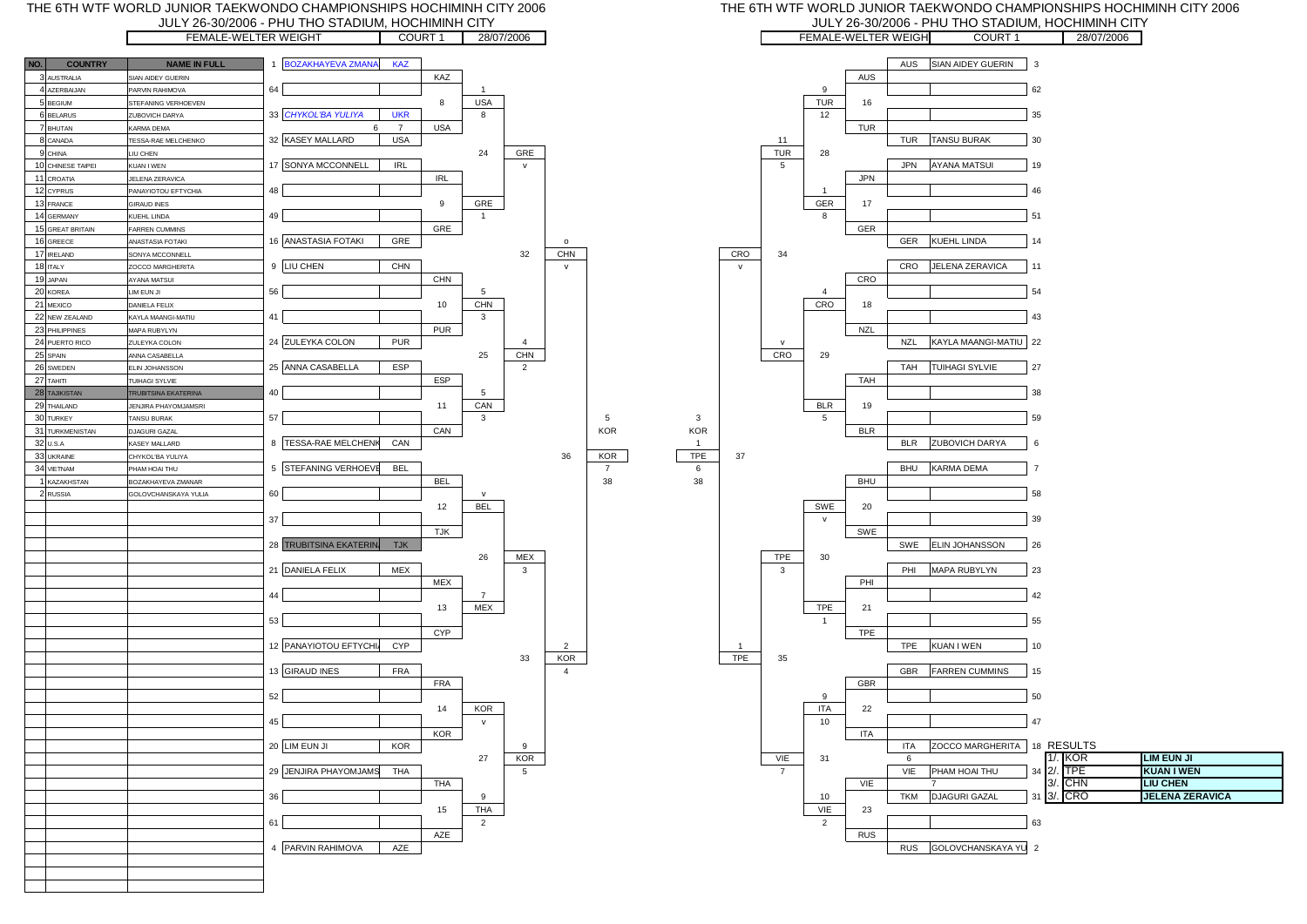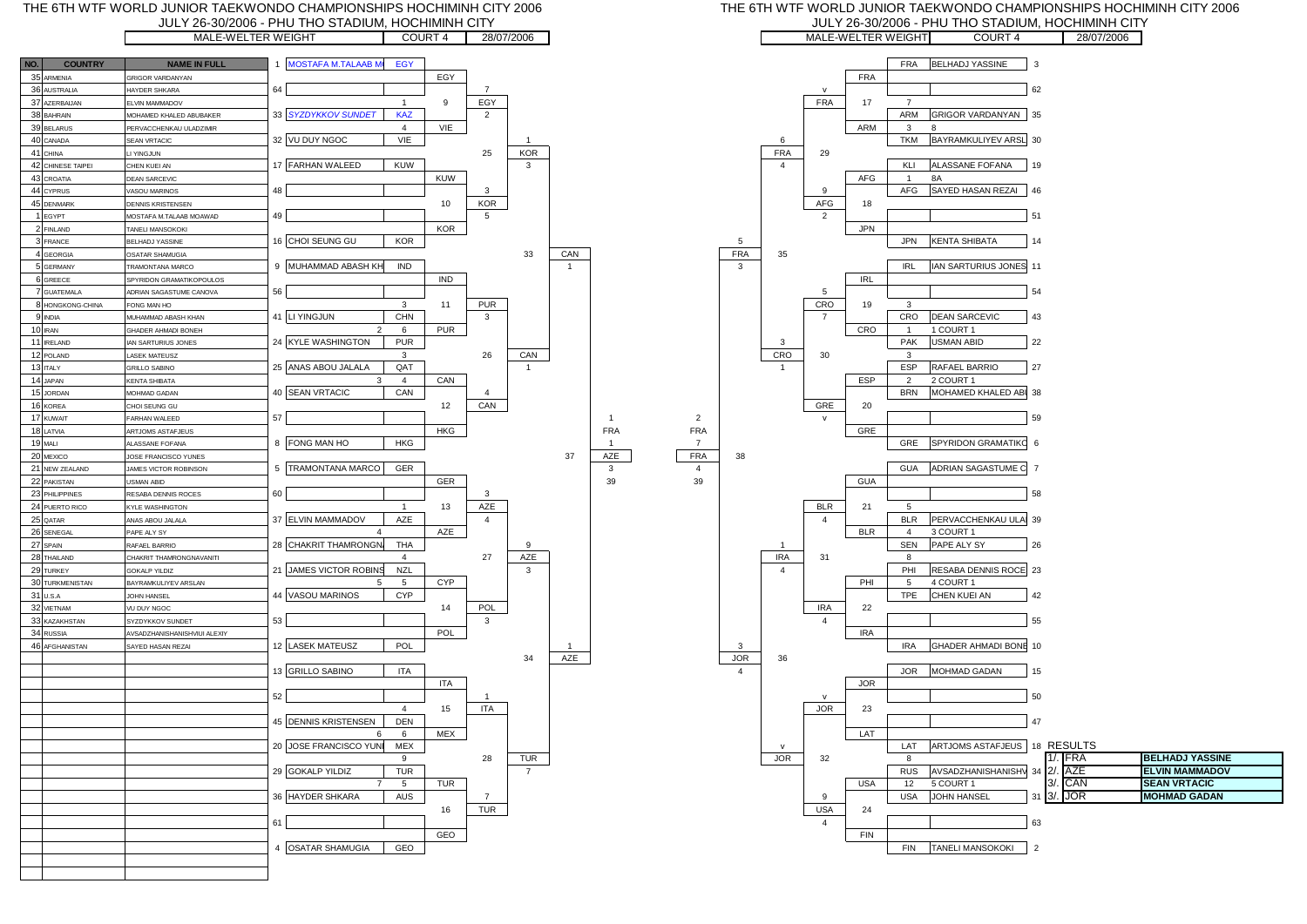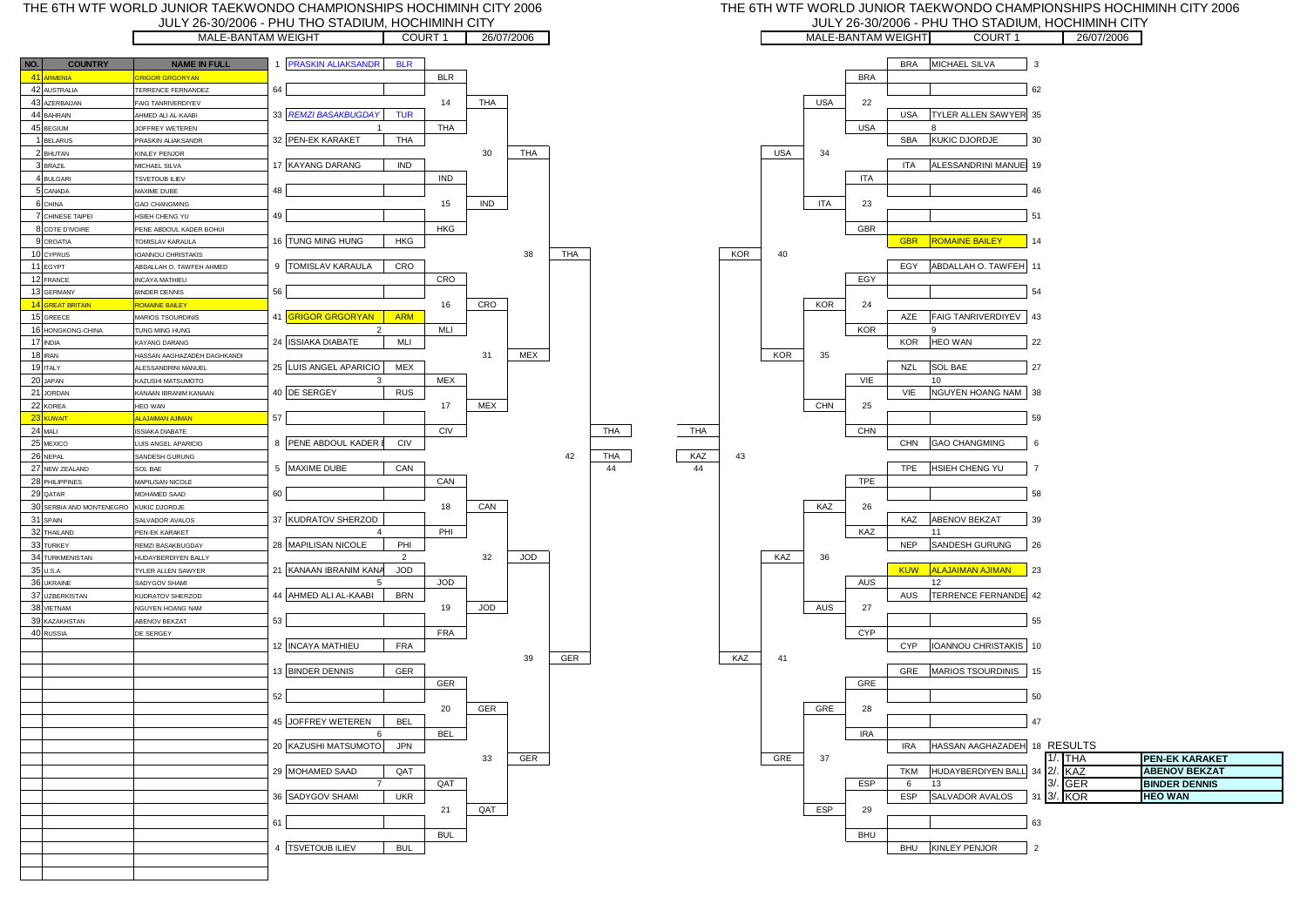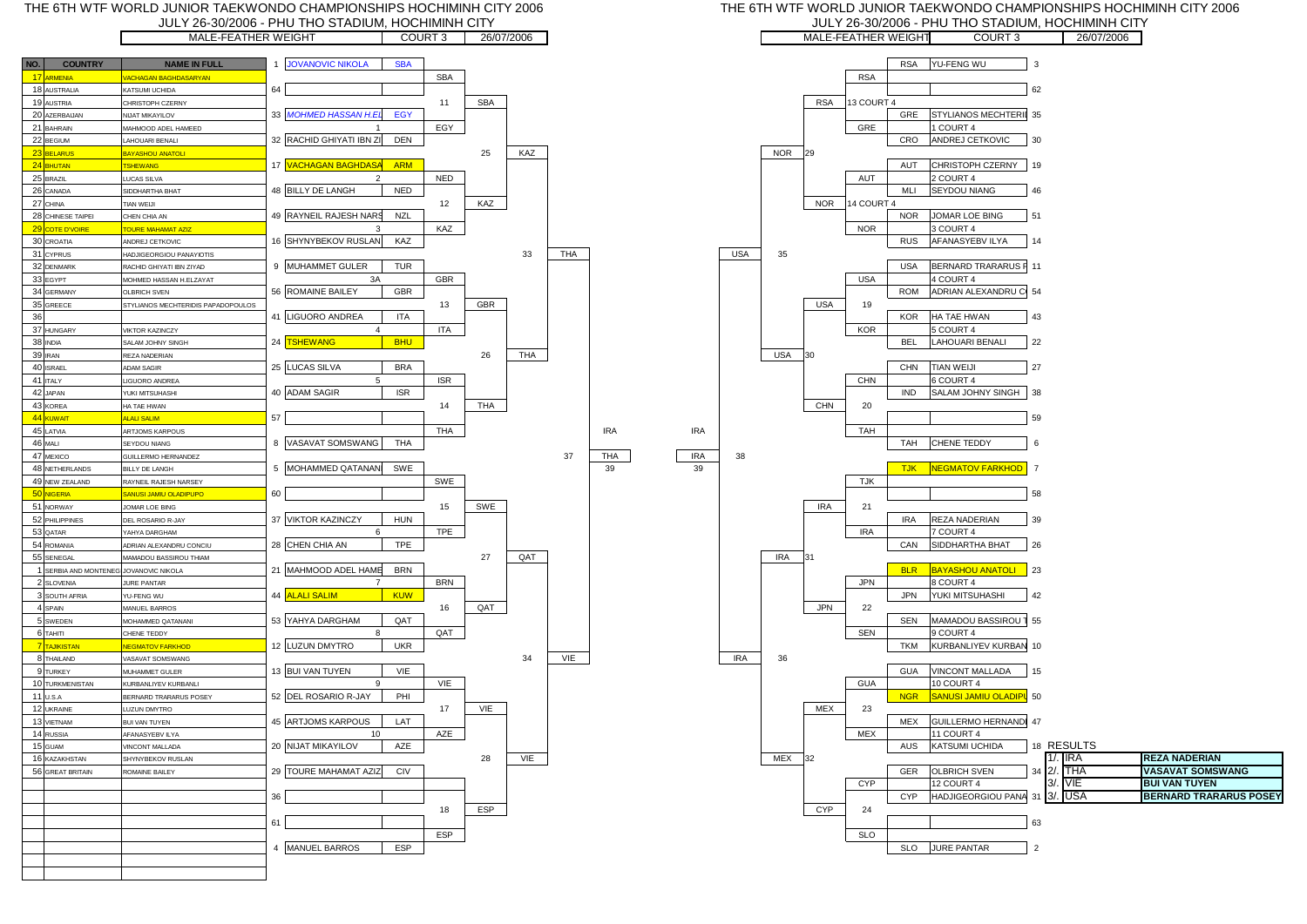